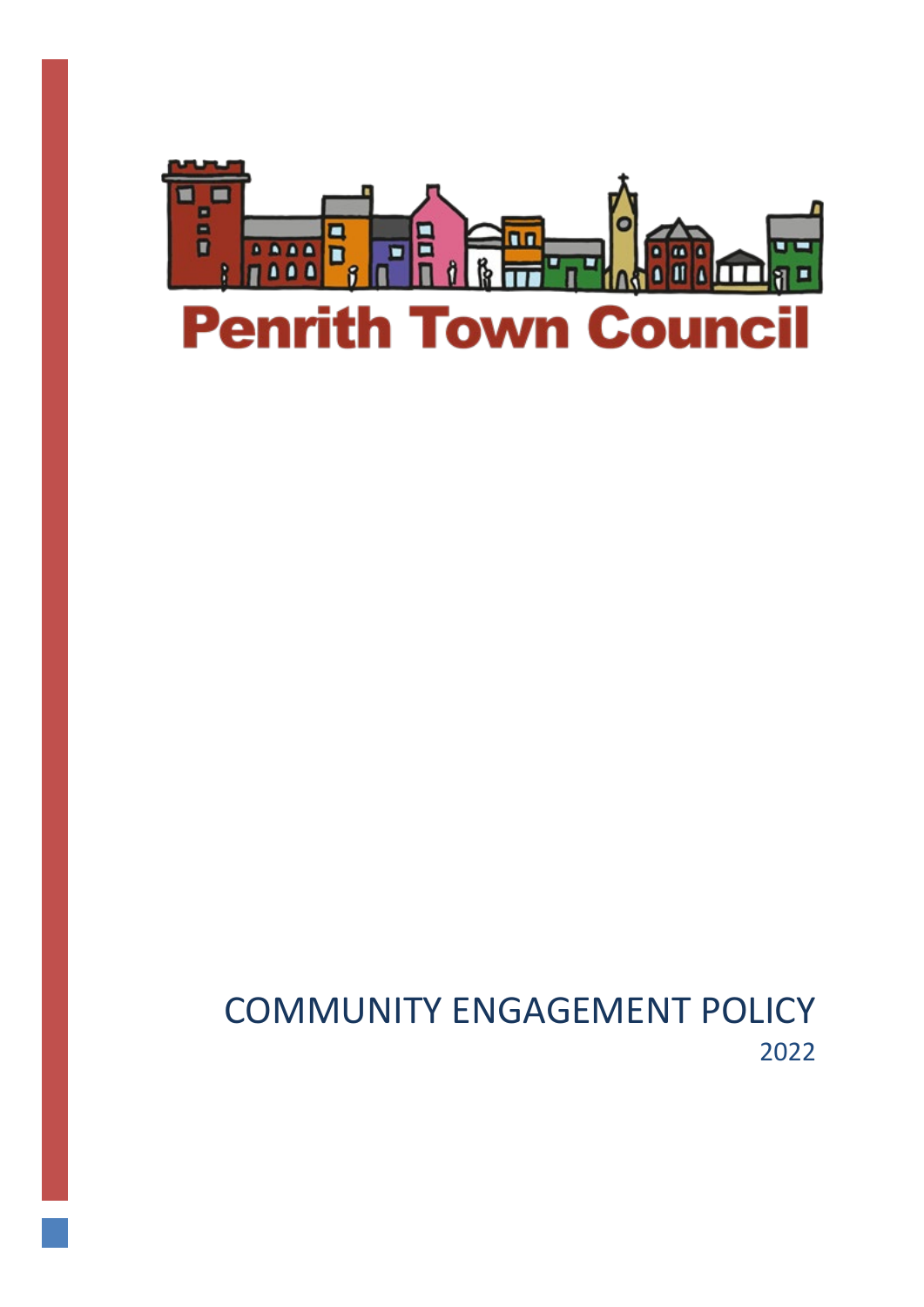### **Introduction**

The Council's Communications Policy which was originally approved on 18 May 2015 records that:

"The Town Council is accountable to members of the public and has a duty to convey its decisions and actions through various media."

"All communication will be conveyed in an open and straightforward manner."

Councillors represent views and opinions of the community, support local organisations, campaign on local issues, and develop links with all parts of the community.

Councillors act as a voice for local people, help individual residents and represent their local area.

Councillors decide which policies the Council should pursue, ensure that they are carried out and monitor services provided to ensure that they are delivered in the most efficient and effective way.

To do this they need to have regular contact with the general public through Council meetings, email, letters, telephone calls, websites, social media and parish walks.

### **Overview**

Penrith Town Council's Community Engagement Policy will demonstrate how the Council will co-ordinate our engagement with all communities within the geographical area of Penrith.

### **The Council recognises that:**

- All people within the Penrith should be involved in the decisions that affect them.
- All people within the Penrith deserve high quality public services, shaped around their needs.
- Town Council policies and strategies should reflect local priorities, requirements and the aspirations and vision of the community of Penrith.
- The community is diverse.
- There is a need to provide appropriate opportunities for local people and the community to participate at whatever level they wish to influence service delivery, decision making and policy development.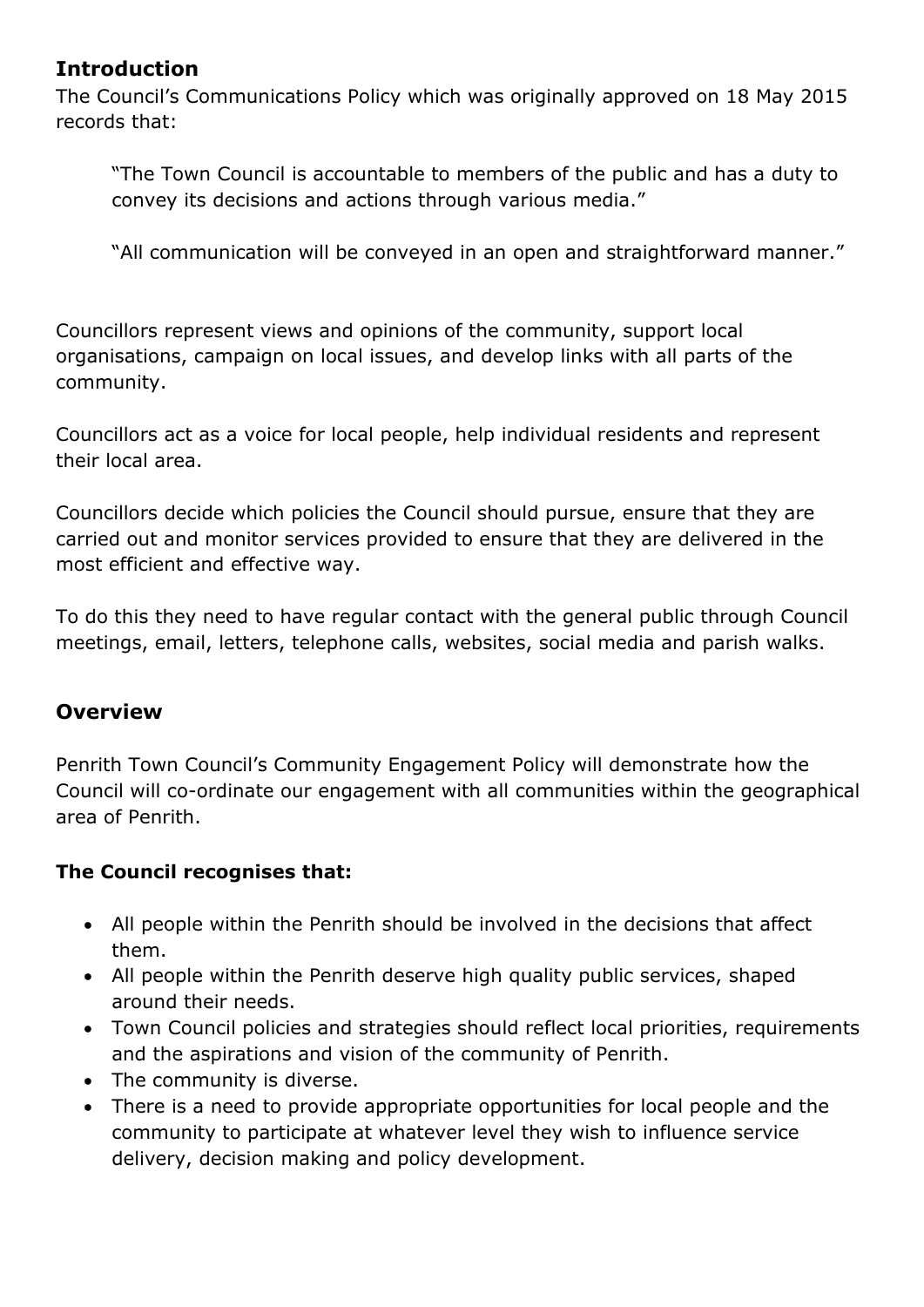This Community Engagement Policy aims to support the development of:

- **Strong communities** that can form and sustain their own organisations, bringing people together to deal with their common concerns.
- **Active communities** where people are supported to improve quality of life in their own communities.
- **Inclusive communities** where all sections of the community feel they have opportunities to be involved in decision making and influence public services.

### **Objectives**

- Develop and sustain opportunities for local people and groups to influence what happens in their community.
- Provide opportunities for communities to shape and influence the development and delivery of quality services and policies that reflect local needs and priorities.
- Manage and co-ordinate engagement activities to ensure consistency, quality and partner participation and avoid duplication.
- Ensure that community engagement activities provide opportunities for participation for all sectors of the community.
- Listen to communities and ensure feedback to participants about the outcomes of consultation and engagement.
- Provide variety and flexibility and choice in community engagement activities.
- Listen and learn from our own and others' experiences and share community engagement skills and knowledge of putting the citizen at the heart of decision making.

Detailed consideration will be given to all projects, proposals and policies to ensure we achieve our stated objectives. Such decisions will be continually monitored and reviewed to ensure they are flexible and that they evolve to respond to the changing needs of our community.

### **In particular we will:**

- Improve co-ordination and governance of community engagement activities by the development of protocols and frameworks that reach out and involve the community as a whole.
- Develop a web-based resource to engage consultation with the local community and wider interest community.
- Provide regular opportunities to make Councillors and Officers more accessible and inclusive
- Develop measures to harness the views and opinions of people and groups who are often missed out of community engagement activities.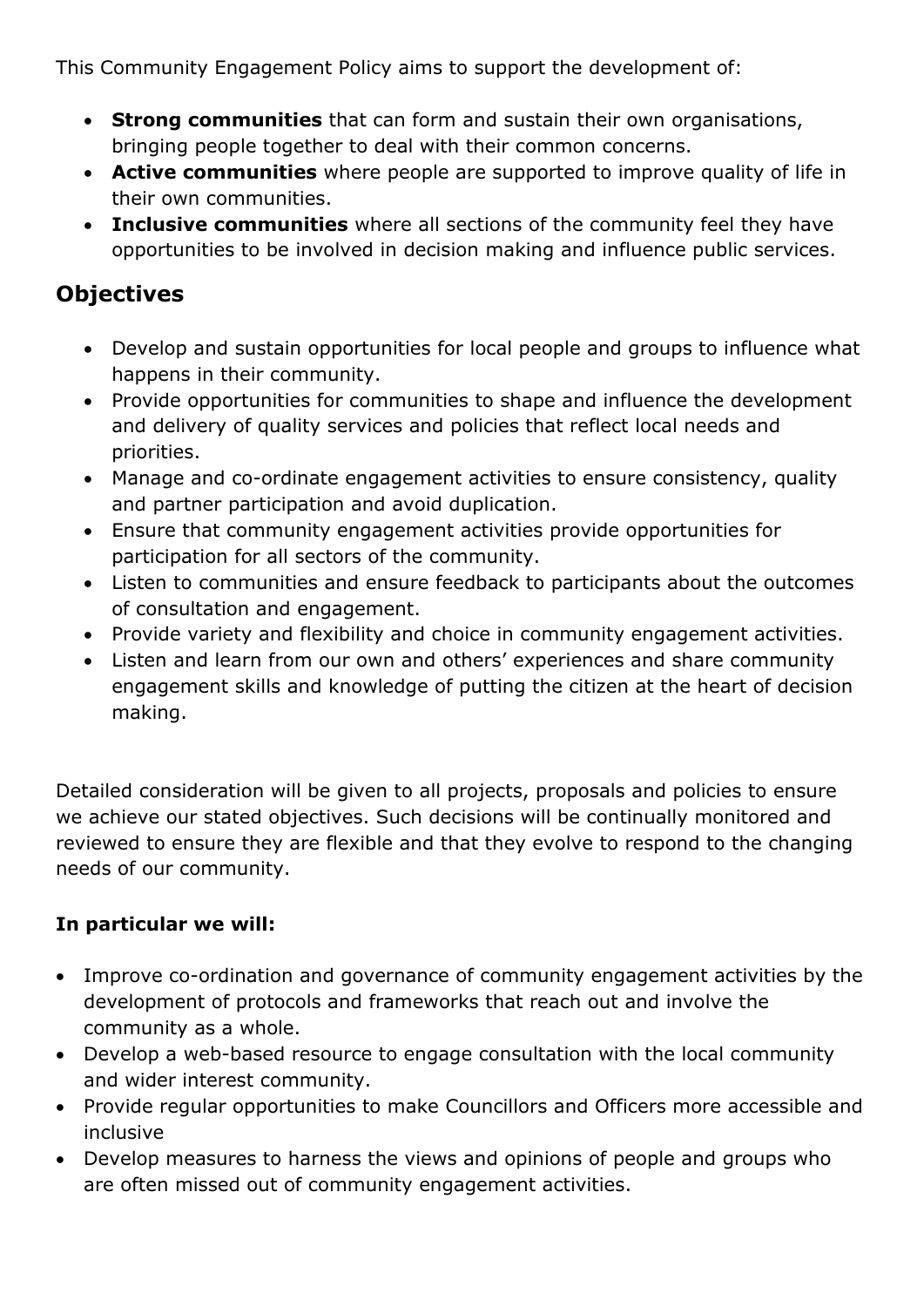- Improve co-ordination with partners in engagement activities.
- Raise awareness of volunteering opportunities in the Town.
- Develop and enhance skills and expertise in engagement and participation.
- Participate in local networks to share knowledge and experience of community engagement activities in other areas.
- Publicise our community engagement strategy through Councillors and others involved in local activities.
- Consider any other means available to consult and engage with the public.

# **Community engagement criterion**

## **The Council will:**

- Co-ordinate community engagement activities with partners to avoid duplication.
- Provide leadership to ensure that community engagement influences services and plans.
- Overcome any difficulties participants may have to enable them to participate
- Involve communities that are usually excluded.
- Ensure that there is equal access to services, and that services meet the needs of all communities.
- Use community engagement and consultation processes when there is a real opportunity for people to influence and change decisions and services.
- Ensure that community engagement activities are realistic.
- Have clear processes to feedback on community engagement activity.
- Give reasons if unable to deliver on expectations.
- Ensure participants know what they are agreeing to take part in and how the information will be used.
- Ensure awareness of confidentiality issues in community engagement activities, with particular regard to the Freedom of Information Act and Data Protection.

# **Community engagement activities**

Penrith Town Council will engage with the community in a number of different ways:

## **Information**

This supports all types of community engagement and keeps people informed about decisions, services and local events.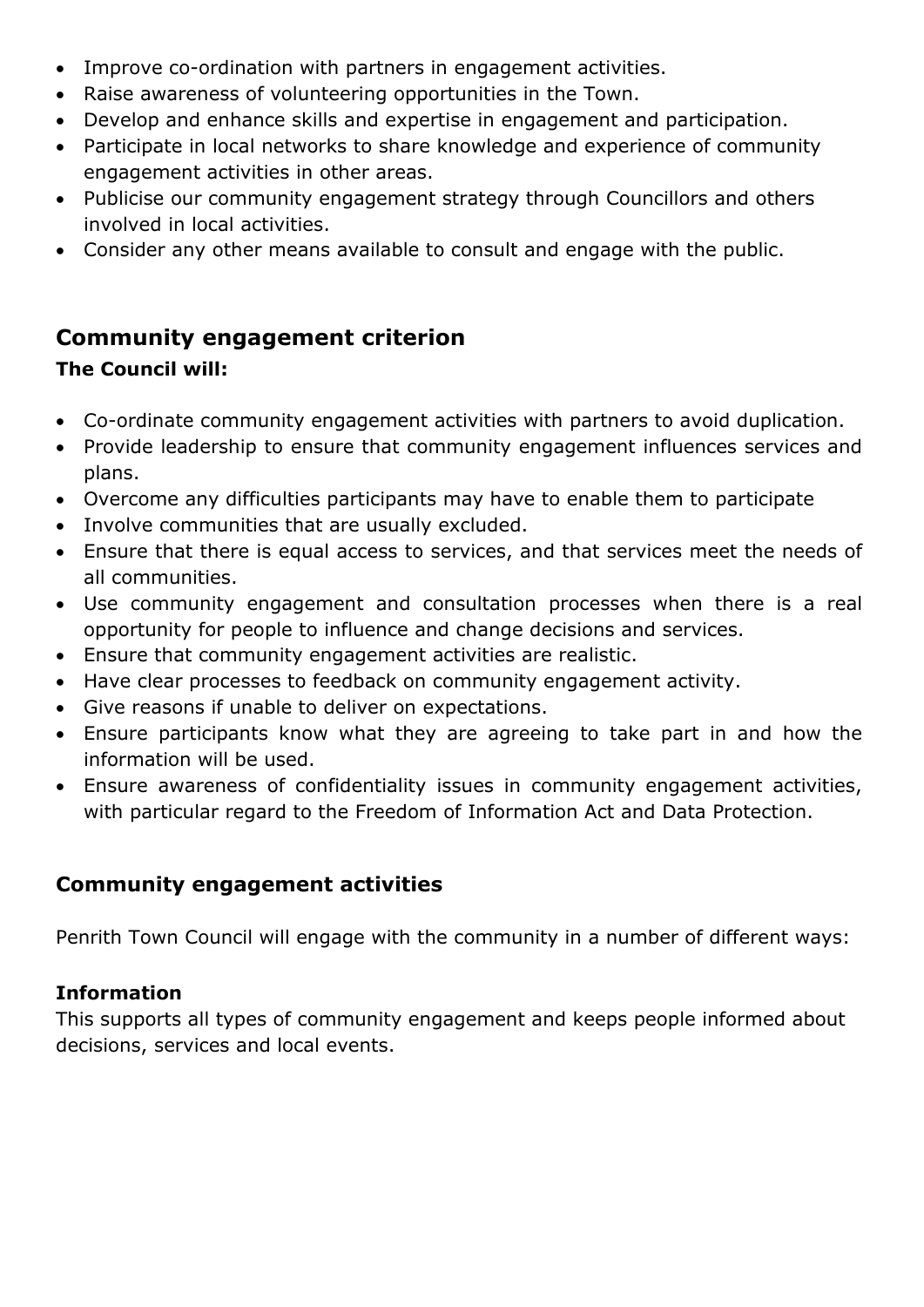Our main means of achieving this are by:

- Mayors Report
- Annual Report
- Local Noticeboards
- Town Council Website
- Social Media
- Press releases
- Minutes
- Leaflets

### **Consultation**

- This is used when there is a decision to be made or when there are a number of choices available.
- The Council's main means of achieving this are by feedback from Town Council Information as above; Questionnaires; Public Open Sessions; Town Council Websites.
- The Council has an approved Consultation Policy.

### **Attendance at meetings**

- All members of the public are welcomed and encouraged to attend any Town Council meeting and dates of all meetings are publicised through noticeboard, the Council website or direct from the Town Clerk's office.
- Public speaking is available at both Town Council, Finance Committee and Planning Committee meetings and full details are widely available.
- Residents are also able to attend and take a full part in the Annual Town Meeting.

### **Have your say**

Every resident and visitor is welcome to put forward their thoughts, ideas, concerns, criticisms or worries by telephone, email or in writing and the Town Council will consider and respond to all such communications.